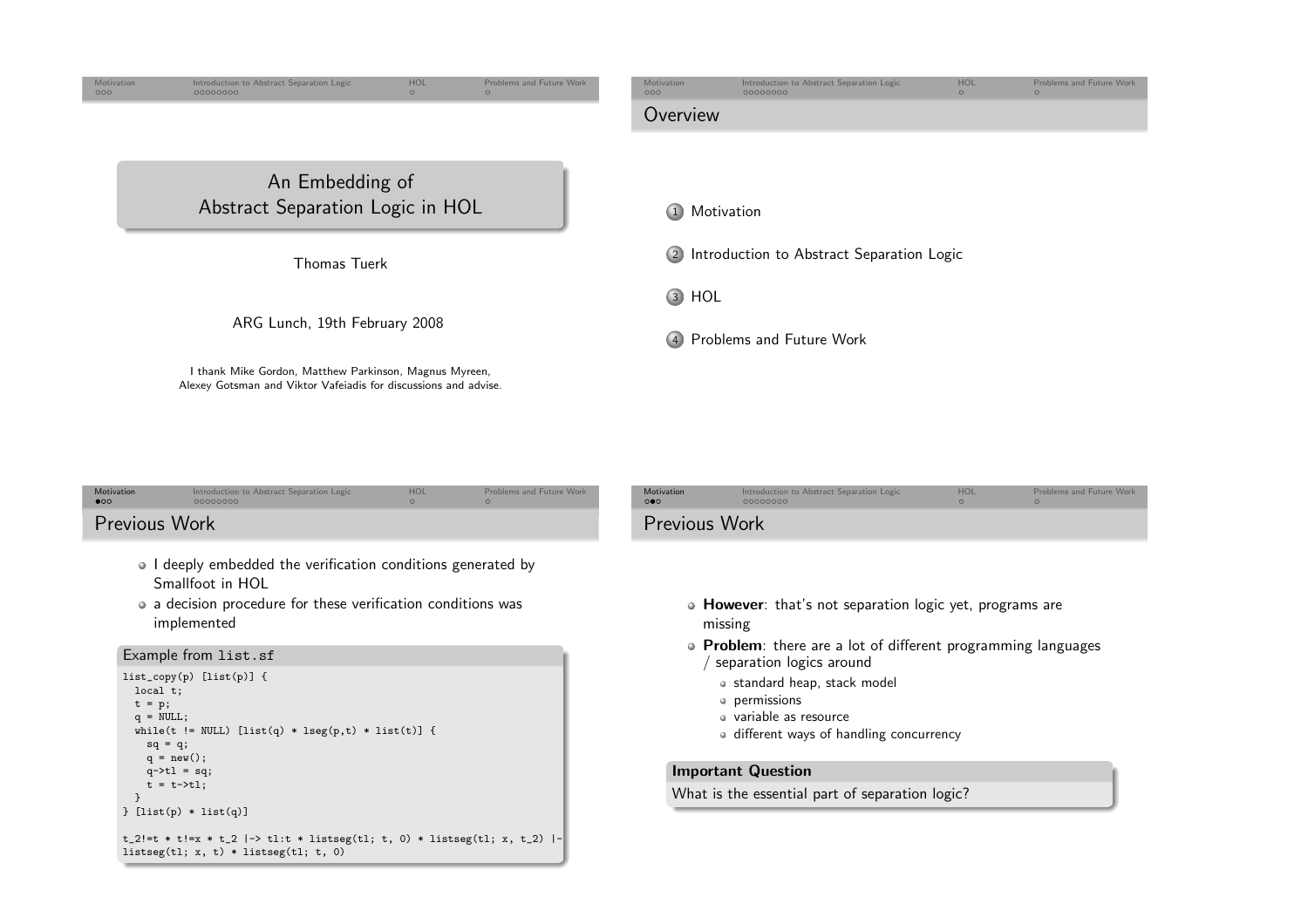## <span id="page-1-0"></span>[Motivation](#page-0-0)<br>000

 Introduction to Abstract [Separation](#page-1-0) Logic [HOL](#page-3-0)[Problems](#page-3-0) and Future Work

[Motivation](#page-0-0)<br>000

# Introduction to Abstract [Separation](#page-1-0) Logic [HOL](#page-3-0)Introduction to Abstract Separation Logic

[Problems](#page-3-0) and Future Work

Abstract Separation Logic

- abstract separation logic is an abstract version
- introduced by Calcagno, O'Hearn and Yang in Local Action and Abstract Separation Logic
- abstraction helps to concentrate on the essential part
- embedding in a theorem prover becomes easier
- can be instantiated to different variants of separation logic
- o therefore, it may be used as a basis for a separation logic framework in HOL
- $\bullet$  thus, I formalised abstract separation logic as described in Local Action and Abstract Separation Logic in HOL

| <b>Separation Logic on Heaps</b>                                                                                              | <b>Abstract Separation Logic</b>                                                                                                        |  |  |
|-------------------------------------------------------------------------------------------------------------------------------|-----------------------------------------------------------------------------------------------------------------------------------------|--|--|
| heaps<br>۰                                                                                                                    | • abstract states                                                                                                                       |  |  |
| $\circ$ disjoint union of heaps $\uplus$                                                                                      | • abstract separation<br>combinator o                                                                                                   |  |  |
| $\bullet$ $h_1$ , $h_2$ have disjoint<br>domains                                                                              | $\bullet$ $s_1 \circ s_2$ is defined                                                                                                    |  |  |
| • $h \models P_1 * P_2$ iff<br>$\exists h_1, h_2.$ $(h = h_1 \oplus h_2)$ $\wedge$<br>$h_1 \models P_1 \land h_2 \models P_2$ | $\bullet$ s $\models$ $P_1 * P_2$ iff<br>$\exists s_1, s_2.$ $(s = s_1 \circ s_2) \wedge s_1$ $\models$<br>$P_1 \wedge s_2 \models P_2$ |  |  |

A **separation combinator**  $\circ$  is a partially defined function such that:

- is associative
- $\forall x \ y \ z. (x \circ y) \circ z = x \circ (y \circ z)$ ◦ is commutative

$$
\forall x\,y.\; x\circ y=y\circ x
$$

⊽*x y. x* ∘ *y = y* ∘ *x*<br>∘ is <mark>cancellative</mark>

$$
\forall x \, y \, z. \, (x \circ y = x \circ z) \Rightarrow y = z
$$

forall elements there is a **neutral element**  $\forall x. \exists u_x. u_x \circ x = x$ 

- consider partial correctness
- an action is <sup>a</sup> function from states to either <sup>a</sup> special failurestate <sup>⊤</sup> or <sup>a</sup> set of states
- $\emptyset$  used to model actions that diverge
- $\{P\}$  action  $\{Q\}$  iff forall states s such that  $s \models P$  the action does not fail and  $t \models Q$  forall  $t \in \text{action}(s)$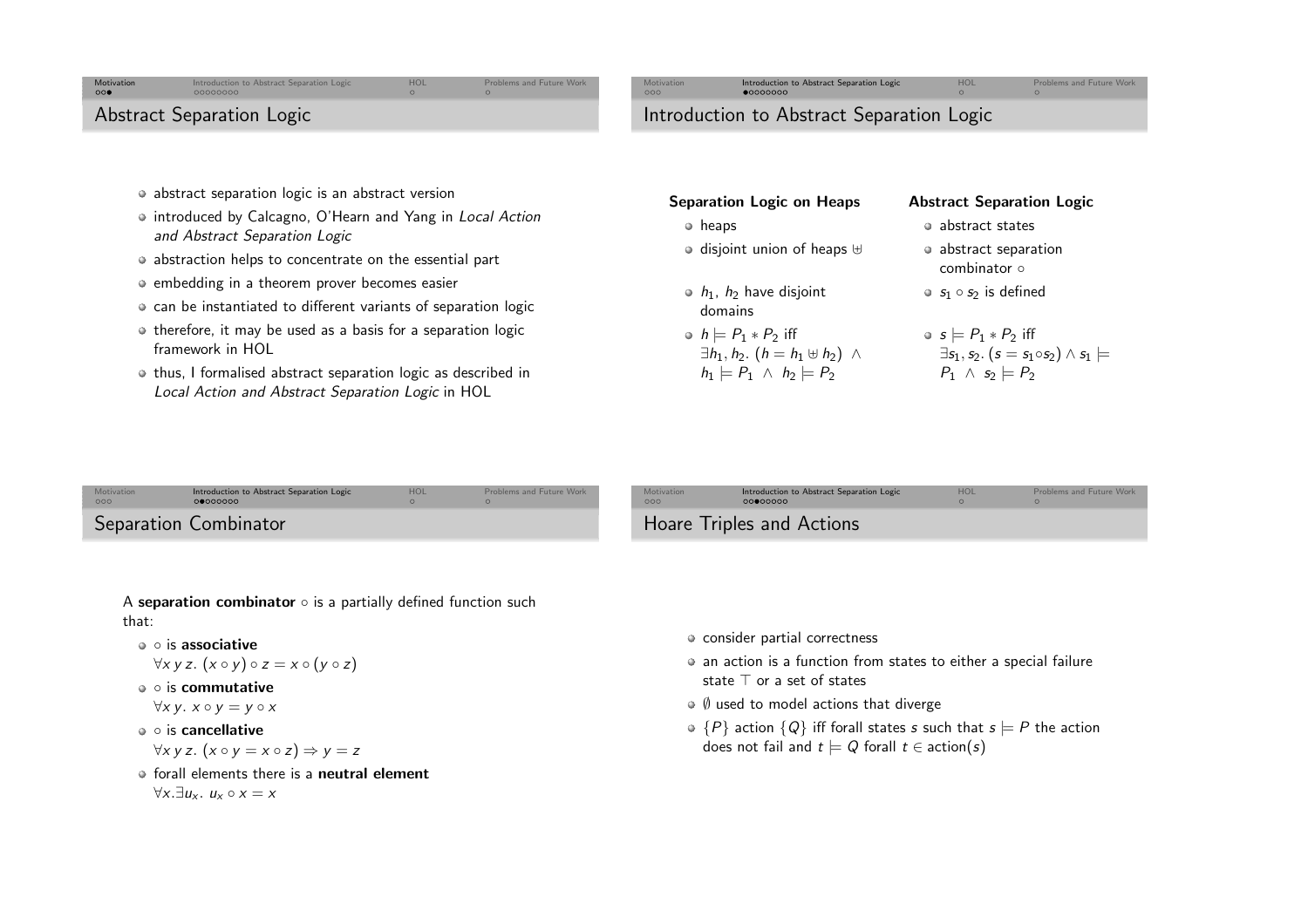

| Motivation<br>000                                         | Introduction to Abstract Separation Logic<br>00000000                                                                                                             | HOL<br>$\circ$ | <b>Problems and Future Work</b> | Motivation<br>000 | Introduction to Abstract Separation Logic<br>00000000                                                                                                                                                                                                                                                                                                                  | HOL<br>$\Omega$ | <b>Problems and Future Work</b> |
|-----------------------------------------------------------|-------------------------------------------------------------------------------------------------------------------------------------------------------------------|----------------|---------------------------------|-------------------|------------------------------------------------------------------------------------------------------------------------------------------------------------------------------------------------------------------------------------------------------------------------------------------------------------------------------------------------------------------------|-----------------|---------------------------------|
| Programs                                                  |                                                                                                                                                                   |                |                                 | <b>Traces</b>     |                                                                                                                                                                                                                                                                                                                                                                        |                 |                                 |
| $\circ$ p; q<br>$\circ$ p + q<br>$o$ p*<br>$\circ$ p    q | • c for every local action c<br>• with 1 do p                                                                                                                     |                |                                 |                   | • a program is associated with a set of traces<br>• a trace is a sequence of<br>• atomic actions<br>. lock allocations and deallocations<br>• checks that actions don't interfere<br>• given an environment $\eta$ that assigns a <b>precise lock invariant</b><br>the semantics of a trace are given by                                                               |                 |                                 |
| 0 1.p<br>local actions.                                   | Notice that skip and assume c for intuitionistic conditions c are<br>Conditional execution and loops can be mimiced using<br>non-deterministic choice and assume. |                |                                 |                   | $\circ$ [[c]] $\eta = c$<br>• $[[p; q]]\eta = [[p]]\eta; [[q]]\eta$<br>$\bullet$ [[check(c <sub>1</sub> , c <sub>2</sub> )]] $\eta = \dots$<br>$\bullet$ [[P(l)]] $\eta = \text{bla}(\text{emp}, \eta(l))$<br>$\bullet$ $[[V(I)]]\eta = \text{bla}(\eta(I), \text{emp})$<br>• the semantics of a program are defined as the supremum of<br>the semantics of its traces |                 |                                 |